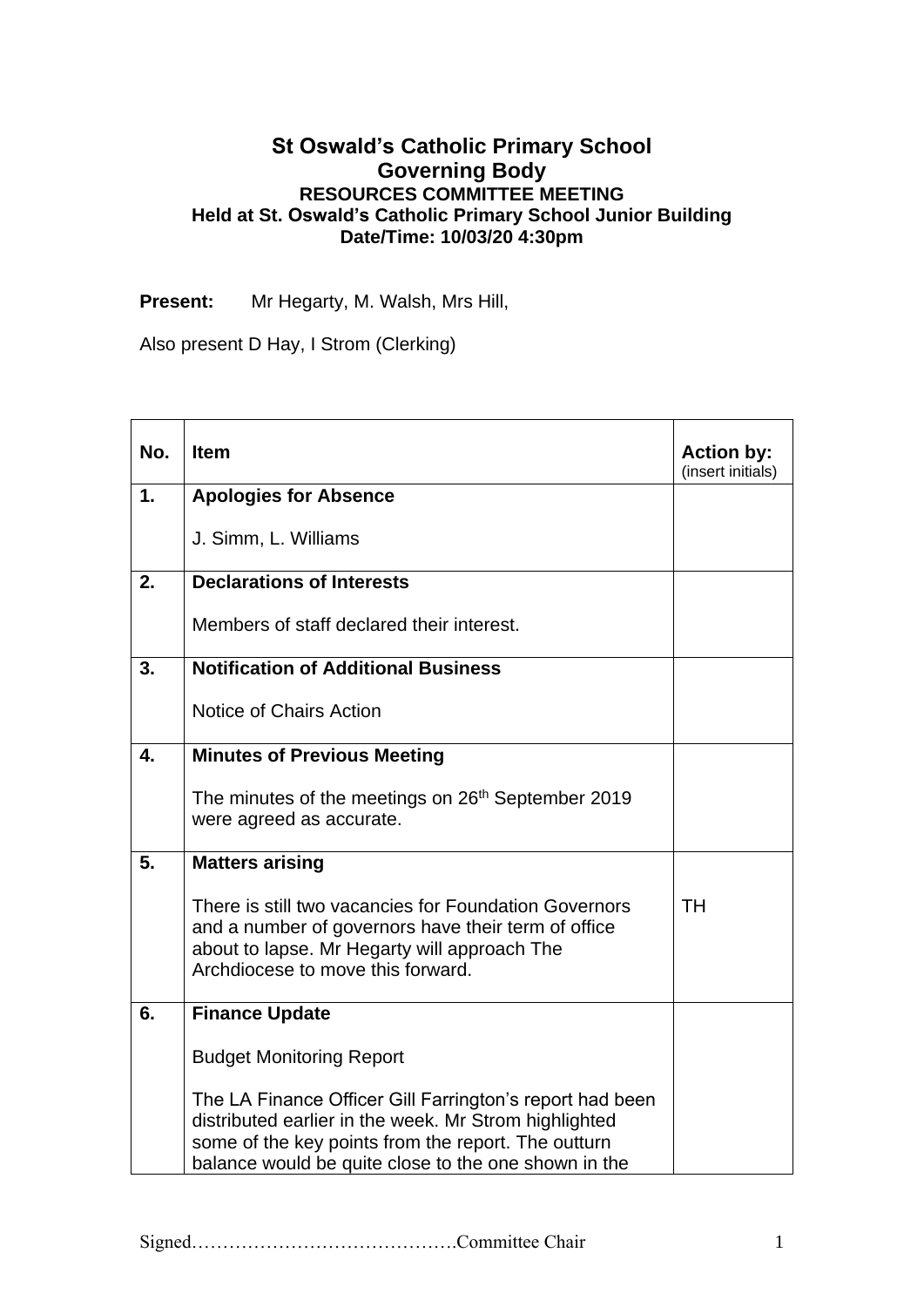|    | report. There has been some staff resignations that have<br>not been replaced and others that have only been<br>partially replaced. There has been an £11k windfall from<br>an additional grant in regards to additional Free School<br>Meals numbers. This is expected to be a one off grant.<br>Governors noted that the report stated that no staff<br>insurance had been claimed. It was explained that this<br>was a process that was currently being undertaken.<br>Governors asked approximately how much would be<br>claimed. Mr Strom said that he was hoping for around<br>£10k but possibly more.                                                                                       |  |
|----|----------------------------------------------------------------------------------------------------------------------------------------------------------------------------------------------------------------------------------------------------------------------------------------------------------------------------------------------------------------------------------------------------------------------------------------------------------------------------------------------------------------------------------------------------------------------------------------------------------------------------------------------------------------------------------------------------|--|
|    | Governors asked if there were any confirmed<br>numbers for 2020-21 Reception Pupil Numbers. This<br>wouldn't be confirmed until April, however the numbers<br>of first choices and second choices that we have<br>received are broadly in line with the same information<br>last year. Recruiting more pupils for Nursery is a priority.                                                                                                                                                                                                                                                                                                                                                           |  |
|    | Governors asked if the new budget had been issued yet.<br>It was confirmed that the figure for school budget without<br>the EYFS element had been received. It was<br>approximately £10k less than was included in the 3 year<br>projections in Gill Farrington's report for 2020-21. Pupil<br>Premium also looked to be about £10k down on the<br>projection. Governors asked what the main causes in<br>the fall of Pupil Premium numbers was. It was noted<br>that Universal Free School Meals had been the major<br>influence. One idea that was being considered that a free<br>uniform would be offered to anyone who successfully<br>applied for free meals for their child in the infants. |  |
| 7. | <b>Premises Update</b>                                                                                                                                                                                                                                                                                                                                                                                                                                                                                                                                                                                                                                                                             |  |
|    | <b>Building Works</b>                                                                                                                                                                                                                                                                                                                                                                                                                                                                                                                                                                                                                                                                              |  |
|    | The plans for phase two had previously been distributed.<br>It was reported that the tender process had commenced<br>and that tenders were due back by 13 <sup>th</sup> March 2020. The<br>plan was for the work to begin just before the Easter<br>holiday. Planning has begun as one Year 4 class will<br>need to be relocated to the Year 6 area by 20 <sup>th</sup> April and<br>there are a number of storage spaces that will become<br>obsolete. We are using this as an opportunity to cull out<br>of date resources including old curriculum resources and<br>tired furniture.                                                                                                            |  |
|    | Plans are being made for SATS provision, particularly<br>any pupils that need additional time or readers. There is<br>also a need to plan routes within the school. One class                                                                                                                                                                                                                                                                                                                                                                                                                                                                                                                      |  |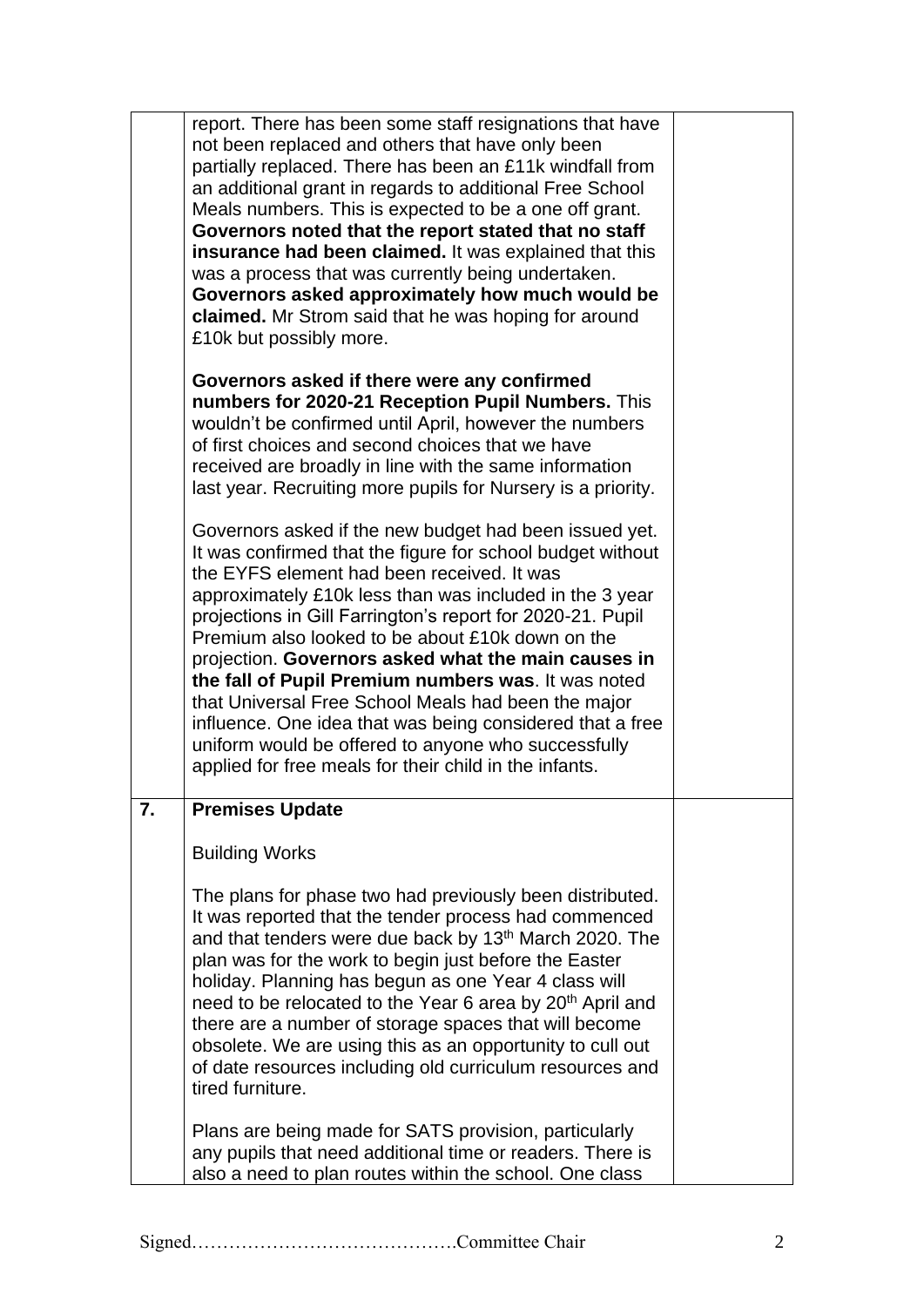|    | will be separated from the rest of the main building and<br>will need provision for movement during the day (toilet<br>breaks for example). The main pupil entrance will not be<br>available so a new plan of circulation areas and<br>ingress/egress routes will need to be made along with a<br>new emergency escape routes plan. Lunch and breaks<br>will be a particular challenge and may need staggering.<br><b>Infant Drains</b><br>Work has now been carried out on the year 2 playground<br>and also internally near the staff room. The trim trail had<br>to be dismantled and we have been waiting on quotes to<br>reinstate this as the original contractors quoted an<br>unrealistic price. No work has been done in the<br>manholes that are in the dining area. We are monitoring<br>to see if there are any issues that haven't been resolved.                                                                                                                                                                                                                                                                                                                                       |  |
|----|------------------------------------------------------------------------------------------------------------------------------------------------------------------------------------------------------------------------------------------------------------------------------------------------------------------------------------------------------------------------------------------------------------------------------------------------------------------------------------------------------------------------------------------------------------------------------------------------------------------------------------------------------------------------------------------------------------------------------------------------------------------------------------------------------------------------------------------------------------------------------------------------------------------------------------------------------------------------------------------------------------------------------------------------------------------------------------------------------------------------------------------------------------------------------------------------------|--|
| 8. | <b>Staffing Update</b>                                                                                                                                                                                                                                                                                                                                                                                                                                                                                                                                                                                                                                                                                                                                                                                                                                                                                                                                                                                                                                                                                                                                                                               |  |
|    | Donna Hay was initially seconded to the Deputy post and<br>was subsequently successful in being appointed to the<br>permanent role. Mrs Black and Mrs Swift have returned<br>from maternity leave and Mrs Baily is expected back in<br>May working 3 days per week.                                                                                                                                                                                                                                                                                                                                                                                                                                                                                                                                                                                                                                                                                                                                                                                                                                                                                                                                  |  |
|    | Mrs Rose had been off since November. In January, a<br>welfare meeting was held in which we discussed ways in<br>helping her to return to work in a manageable way. The<br>meeting was facilitated by a HR consultant through Ellis<br>Whittham and this was a positive meeting. Mrs Rose<br>suggested that returning to work part time would be<br>helpful in her maintaining her attendance at work. She<br>was due to return on March 3 <sup>rd</sup> so a Chair's Action was<br>required to make the decision in a timely manner. Mr<br>Hegarty agreed to the request and will formally note the<br>Chairs Action in Notified Business. Mrs Rose started her<br>phased return to work on 3 <sup>rd</sup> March. Mr Loughran has<br>covered Mrs Rose's class since her absence and with<br>her reduction in hours it was felt that it would be<br>beneficial for the class to have him stay with them until<br>the end of the academic year. Mrs Walsh also mentioned<br>that Mr Heron had been covering the work of Mrs Bailey<br>and this would still need to be covered until her return.<br>Governors agreed that these were operational<br>decisions that could be left to the Head teacher. |  |
|    | As part of her Deputy role, Miss Hay has a 0.4 teaching<br>commitment. This leaves the management structure very<br>light and Mrs Walsh asked if there would be any scope                                                                                                                                                                                                                                                                                                                                                                                                                                                                                                                                                                                                                                                                                                                                                                                                                                                                                                                                                                                                                            |  |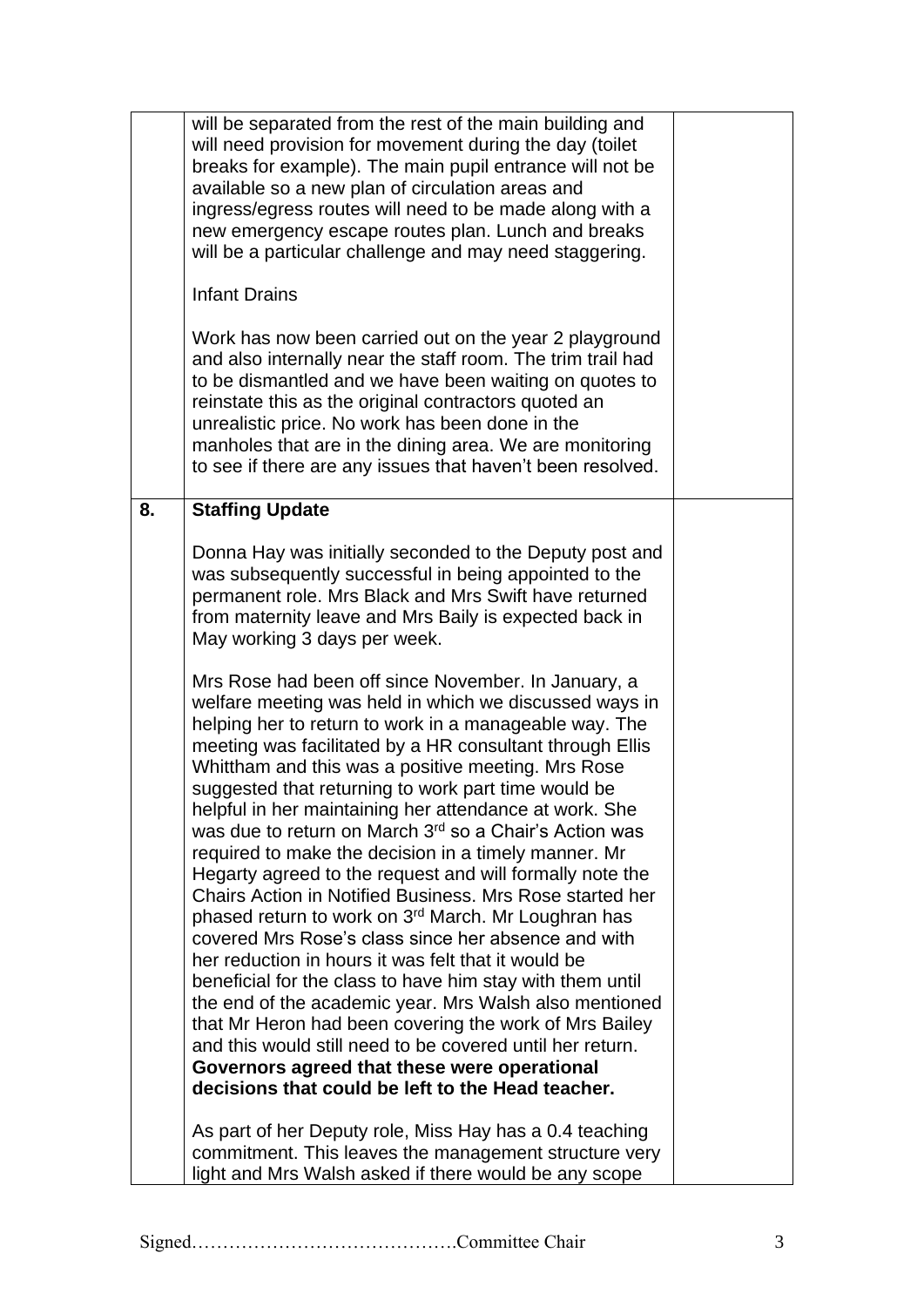|    | for an additional Assistant Head Teacher (AHT).<br>Governors recognised the shortfall in leadership and<br>were reminded that their first leadership review had<br>provided for two AHTs. They asked if this would be an<br>internal or external appointment. Mrs Walsh replied<br>that she would expect it to be an opportunity for personal<br>growth for current staff members. Governors<br>recognised that maintaining curriculum standards<br>was a priority but agreed that the timing was difficult<br>and that this could be included as part of a staffing<br>review.                                    |  |
|----|--------------------------------------------------------------------------------------------------------------------------------------------------------------------------------------------------------------------------------------------------------------------------------------------------------------------------------------------------------------------------------------------------------------------------------------------------------------------------------------------------------------------------------------------------------------------------------------------------------------------|--|
|    | Mrs Walsh informed governors that Mrs Reading had<br>resigned after 29 years with the school. She currently<br>provides the SENDCO role for the Infants. This would<br>leave additional workload and would need to be covered.<br>Options include giving the SENDCO in the Juniors<br>additional time to complete the dual workload or offering<br>a TLR to another member of staff. There would be a<br>saving as Mrs Reading would not be replaced but the<br>SENDCO work would still need to be done. Governors<br>agreed that this was also an operational decision<br>that could be left to the Head teacher. |  |
|    | A number of Teaching Assistants have moved on and<br>not been replaced. This has been difficult and left short<br>staffing particularly with supporting EHCP and small<br>groups. TA are also covering classes and the cover<br>supervisor is currently on sickness absence. Governors<br>agreed that there should be a look at replacing some of<br>the posts.                                                                                                                                                                                                                                                    |  |
|    | Staff Absence - A report had been circulated prior to the<br>meeting. It identified the number of absences in the past<br>12 months and the reasons for them. It also broke the<br>absences down by role. Governors asked about long<br>term absences. Mr Spellman is still absent and is now on<br>half pay. He is keen to return but has not yet been<br>allowed by medical professionals. Mrs Rose, as<br>previously stated has returned on a phased return and<br>will now work on Mondays Wednesdays and Fridays.                                                                                             |  |
|    | The Pay Committee has sat and discharged its duty. The<br>Performance Management process is ongoing. The<br>process is seen as a very positive one and there are no<br>members of staff causing concern.                                                                                                                                                                                                                                                                                                                                                                                                           |  |
| 9. | <b>GDPR</b>                                                                                                                                                                                                                                                                                                                                                                                                                                                                                                                                                                                                        |  |
|    | No requests for information or subject access requests                                                                                                                                                                                                                                                                                                                                                                                                                                                                                                                                                             |  |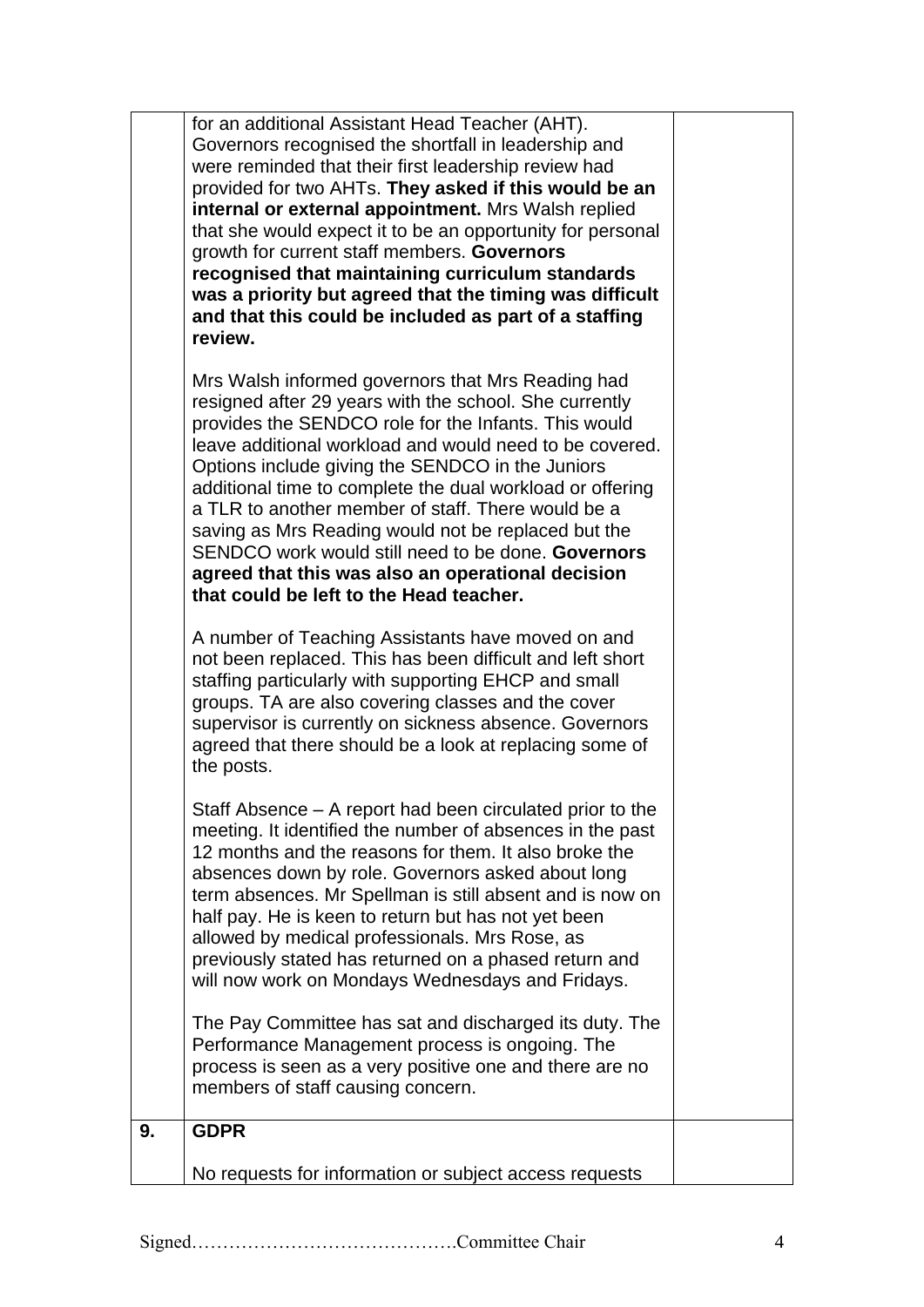|     | have been received since the last meeting.                                                                                                                                                                                                                                                                                                                                                                                                                                                                                                                                                                                                                                                                                                                                                                                                                                                                                                                                                                                                                                                                                                                                                                                                                                                            |  |
|-----|-------------------------------------------------------------------------------------------------------------------------------------------------------------------------------------------------------------------------------------------------------------------------------------------------------------------------------------------------------------------------------------------------------------------------------------------------------------------------------------------------------------------------------------------------------------------------------------------------------------------------------------------------------------------------------------------------------------------------------------------------------------------------------------------------------------------------------------------------------------------------------------------------------------------------------------------------------------------------------------------------------------------------------------------------------------------------------------------------------------------------------------------------------------------------------------------------------------------------------------------------------------------------------------------------------|--|
| 10. | <b>Service Contracts</b>                                                                                                                                                                                                                                                                                                                                                                                                                                                                                                                                                                                                                                                                                                                                                                                                                                                                                                                                                                                                                                                                                                                                                                                                                                                                              |  |
|     | The Service Level Agreements (SLAs) with Liverpool<br>City Council (LCC) and School Improvement Liverpool<br>(SIL) have been studied and a number of changes have<br>been identified.<br>The music SLA with Resonate will be reduced by 1 day<br>per week this will reduce the cost by around £10k for the<br>year.<br>The swimming SLA will be similar to the previous year,<br>however the Year 6 catch up for pupils who have yet to<br>make the standard may be offered as a chargeable to<br>parents. In the past this has been targeted at pupils who<br>have regularly been reluctant to participate in earlier<br>years and have often shown the same reluctance when<br>using the catch up.<br>Last year the school engaged SIL to provide a cookery<br>lesson for some pupils. The tutor was employed by SIL<br>through an agency and has now set up her own<br>business. We will be able to access a similar service<br>level for a much reduced price and the provider will<br>receive the full payments.<br>The Spanish SLA will be increased from 1.5 hrs per<br>week to 2/5 hrs per week.<br>We have decided not to continue with the seedlings<br>programme. It was very useful for the very small number<br>of pupils it targeted but it was not considered good value<br>for money. |  |
| 11. | <b>Correspondence</b>                                                                                                                                                                                                                                                                                                                                                                                                                                                                                                                                                                                                                                                                                                                                                                                                                                                                                                                                                                                                                                                                                                                                                                                                                                                                                 |  |
|     | Mrs Readings resignation letter was provided. Governors<br>commented on its warm tone and sent their best wishes<br>and appreciation to Mrs Reading.                                                                                                                                                                                                                                                                                                                                                                                                                                                                                                                                                                                                                                                                                                                                                                                                                                                                                                                                                                                                                                                                                                                                                  |  |
|     | A TA has written to request a day's special leave to<br>attend a wedding in which she plays a significant part.<br>The wedding is in 12 months time and the TA has an<br>excellent sickness absence record. Governors agreed to<br>the request.                                                                                                                                                                                                                                                                                                                                                                                                                                                                                                                                                                                                                                                                                                                                                                                                                                                                                                                                                                                                                                                       |  |
| 12. | <b>Policies</b>                                                                                                                                                                                                                                                                                                                                                                                                                                                                                                                                                                                                                                                                                                                                                                                                                                                                                                                                                                                                                                                                                                                                                                                                                                                                                       |  |
|     | LCC Standing Orders and Financial Regulations – These<br>are the statutory instruments from Liverpool City Council<br>and are for ratification. The most recent version had<br>been previously distributed.                                                                                                                                                                                                                                                                                                                                                                                                                                                                                                                                                                                                                                                                                                                                                                                                                                                                                                                                                                                                                                                                                           |  |